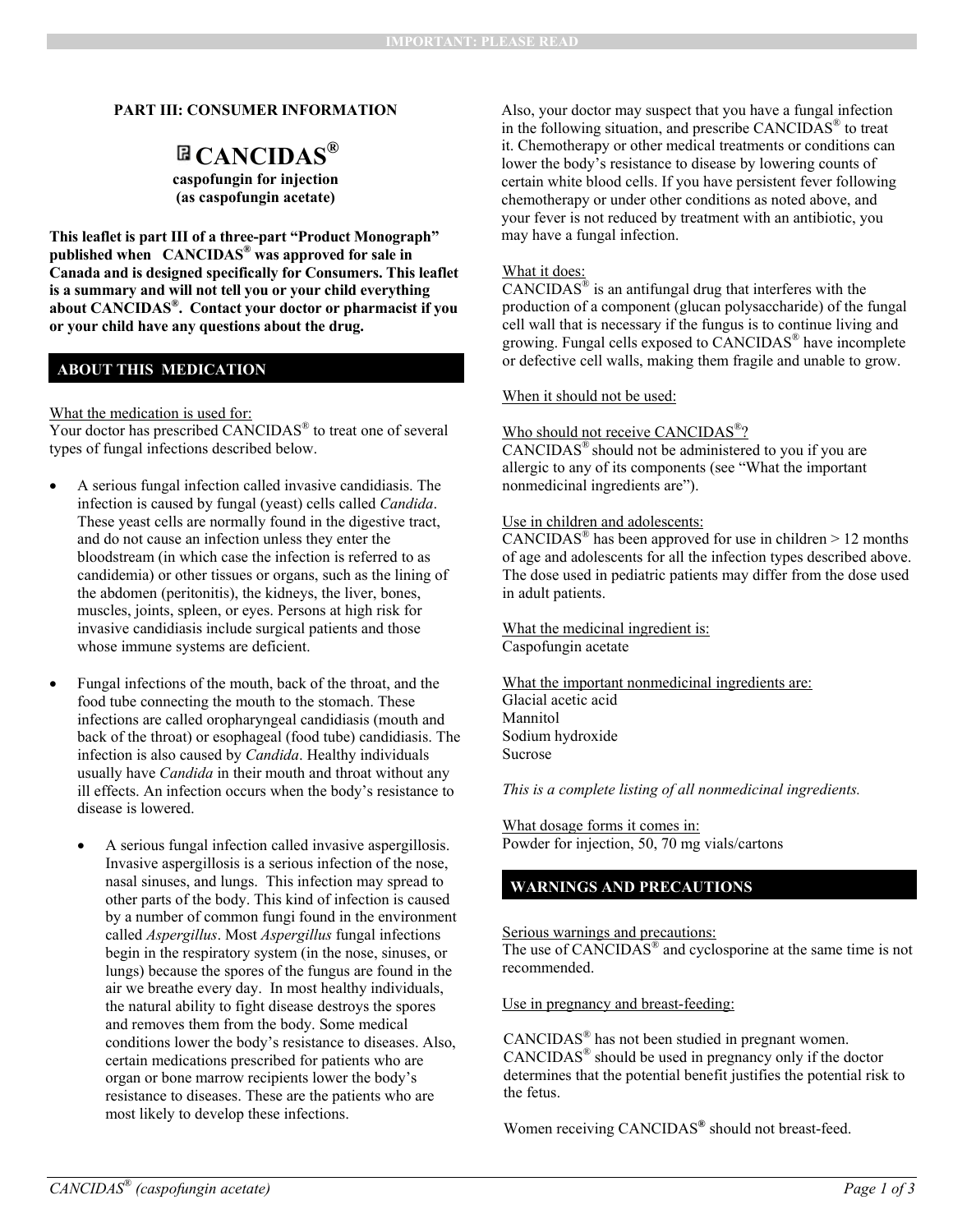## Use in patients with Hepatic Insufficiency:

Some patients with liver problems may require a dosage adjustment. Be sure to tell you doctor if you have had or now have liver problems.

## **BEFORE you use CANCIDAS® talk to your doctor or pharmacist if:**

- You have a history of allergic skin reactions (See "Side Effects and What to Do About Them")
- You are taking cyclosporine
- In addition, you should always tell your doctor about all other medications that you are taking or plan to take, including those obtained without a prescription. It is particularly important for your doctor to know if you are taking certain anti-HIV drugs (including efavirenz or nevirapine), the antiseizure (epilepsy) medications phenytoin and carbamazepine, the steroid dexamethasone, the antibiotic rifampin, and the immunosuppressant tacrolimus.
- You have liver problems
- You are pregnant or planning to become pregnant
- You are breast feeding or planning to breastfeed
- You are allergic to any component of CANCIDAS**®**

# **INTERACTIONS WITH THIS MEDICATION**

Drugs that may interact with CANCIDAS® include

- Carbamazepine
- Cyclosporine
- Dexamethasone
- Efavirenz
- Nevirapine
- Phenytoin
- Rifampin
- Tacrolimus

# **PROPER USE OF THIS MEDICATION**

## Usual adult dose:

The treatment schedule and dosage will be set by your doctor, who will monitor your response and condition. CANCIDAS<sup>®</sup> should be administered once daily by slow intravenous infusion of approximately 1 hour.

A single 70 mg loading dose should be administered on Day 1, followed by 50 mg daily thereafter.

If you are treated for fungal infections of the mouth, back of the throat, and the food tube connecting the mouth to the stomach, 50 mg should be administered on Day 1 and daily thereafter.

#### Overdose:

If you are concerned that you may have been given too much CANCIDAS®, contact your doctor, hospital emergency department or regional poison control centre, even if there are no symptoms

Missed dose:

If you are concerned that you may have missed a dose, contact your doctor immediately.

No dosage adjustment is necessary for the elderly.

No dosage adjustment is necessary for patients with reduced kidney function.

# **SIDE EFFECTS AND WHAT TO DO ABOUT THEM**

## **SERIOUS SIDE EFFECTS, HOW OFTEN THEY HAPPEN AND WHAT TO DO ABOUT THEM**

| Symptom / effect |                                                                                                                                                              | Talk with your<br>doctor or<br>pharmacist |                 | <b>Stop taking</b><br>drug and<br>call your |
|------------------|--------------------------------------------------------------------------------------------------------------------------------------------------------------|-------------------------------------------|-----------------|---------------------------------------------|
|                  |                                                                                                                                                              | Only if<br>severe                         | In all<br>cases | doctor or<br>pharmacist                     |
| Common           | Anemia (low red blood<br>cells with symptoms<br>such as weakness,<br>tiredness, shortness of<br>breath, pale skin)                                           |                                           |                 |                                             |
|                  | Liver problems with<br>symptoms such as<br>yellowing of the skin and<br>eyes, abdominal pain,<br>nausea, vomiting, pale<br>stool.                            |                                           |                 |                                             |
|                  | Swollen veins<br>(phlebitis/thrombophle-<br>bitis)                                                                                                           |                                           |                 |                                             |
| Uncommon         | Serious allergic reaction<br>and symptoms such as<br>severe rash, itching,<br>swelling of hands and<br>feet, swelling of face and<br>lips, trouble breathing |                                           |                 |                                             |

Any medicine may have unintended or undesirable effects, socalled side effects.

The most common medication-related undesirable effects in adults are fever and vein irritations at the infusion site (itching, redness, swelling, or clotting).

Other reported medication-related undesirable effects in adults include: headache, pain, bone pain, chills, rapid heartbeats, sweating, nausea, diarrhea, vomiting, rash, skin redness, itching, trouble breathing, swelling of the hands, ankles, or feet, impaired liver function, and alterations in some laboratory blood tests.

The most common medication-related undesirable effects in children and adolescents are fever, rash, and headache. Other reported medication-related undesirable effects in children and adolescents include: pain at the catheter site, chills, rapid heartbeat, flushing, itching, low blood pressure and alterations in some laboratory blood tests.

Life-threatening allergic reactions have been reported rarely during administration of CANCIDAS**®** and symptoms may include swelling of the face, lips and throat, difficulty in breathing, rash, itching, or sensation of warmth. If any